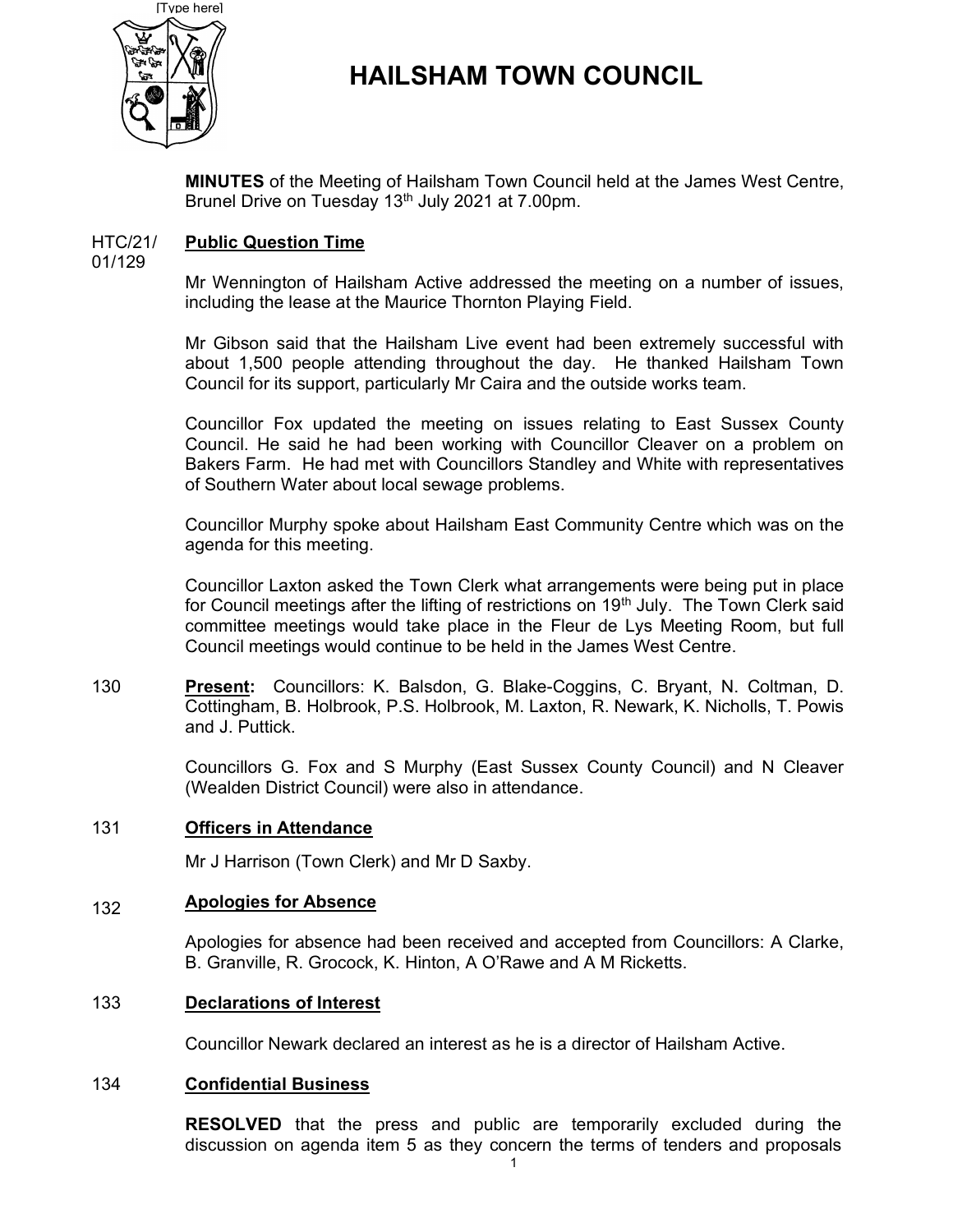and counter proposals in negotiation for contracts, terms and conditions of employment or are otherwise confidential information.

(In accordance with the Council's Standing Orders No. 1E).

# Land Transfer – Highway Works in South West Hailsham

- 135.1 The Chairman introduced Mr S Robins (Head of Planning & Environmental Services) and Mr G Keane (Engineer and Countryside Officer) from the Planning Department at Wealden District Council.
- 135.3 RESOLVED to agree to the de-registration of the Triangle at Ersham Road as a village green, sign the de-registration application document and discuss the ownership of a new village green in Station Road in the future.

Councillor Blake-Coggins requested that his abstention from voting be recorded.

### 136 Chairman's Update

The Chairman said he had attended events at St Wilfrid's Hospice and St Wilfrid's Church. He had also attended the Hailsham Live event on Saturday  $11<sup>th</sup>$  July; he congratulated Mr P Gibson on making it a success.

# Confirmation of Minutes

- 137 **RESOLVED** that the minutes of the meeting of Hailsham Town Council held on  $24<sup>th</sup>$ March 2021 be confirmed as a correct record and signed by the Chairman.
- 138 RESOLVED that the minutes of the Annual Meeting of Hailsham Town Council held on 27<sup>th</sup> May 2021 be confirmed as a correct record and signed by the Chairman.

### Committee Recommendations to Council

- 139.1 Finance, Budget, Resources & Staffing Committee 17<sup>th</sup> June 2021 – Formation of a Staffing Committee
- 139.2 At its meeting on  $17<sup>th</sup>$  June 2021, the Finance, Budget, Resources & Staffing Committee had recommended a formation of a Staffing Committee.

Resolved to:

- a) Accept the proposal for the formation of a Staffing Committee
- b) Agree the draft terms of reference
- c) To rename the Finance, Budget, Resources & Staffing Committee to the Finance, Budget and Resources Committee
- d) That the Staffing Committee be comprised of six councillors.
- 139.3 Seven councillors were nominated to sit on the Committee.
- 139.4 RESOLVED to rescind part D of the motion above in order for seven councillors to make up the Staffing Committee; and that the Committee comprise of Councillors Blake-Coggins, Clarke, Coltman, P Holbrook, Laxton, Newark and Nicholls. This was passed by the requisite two thirds majority.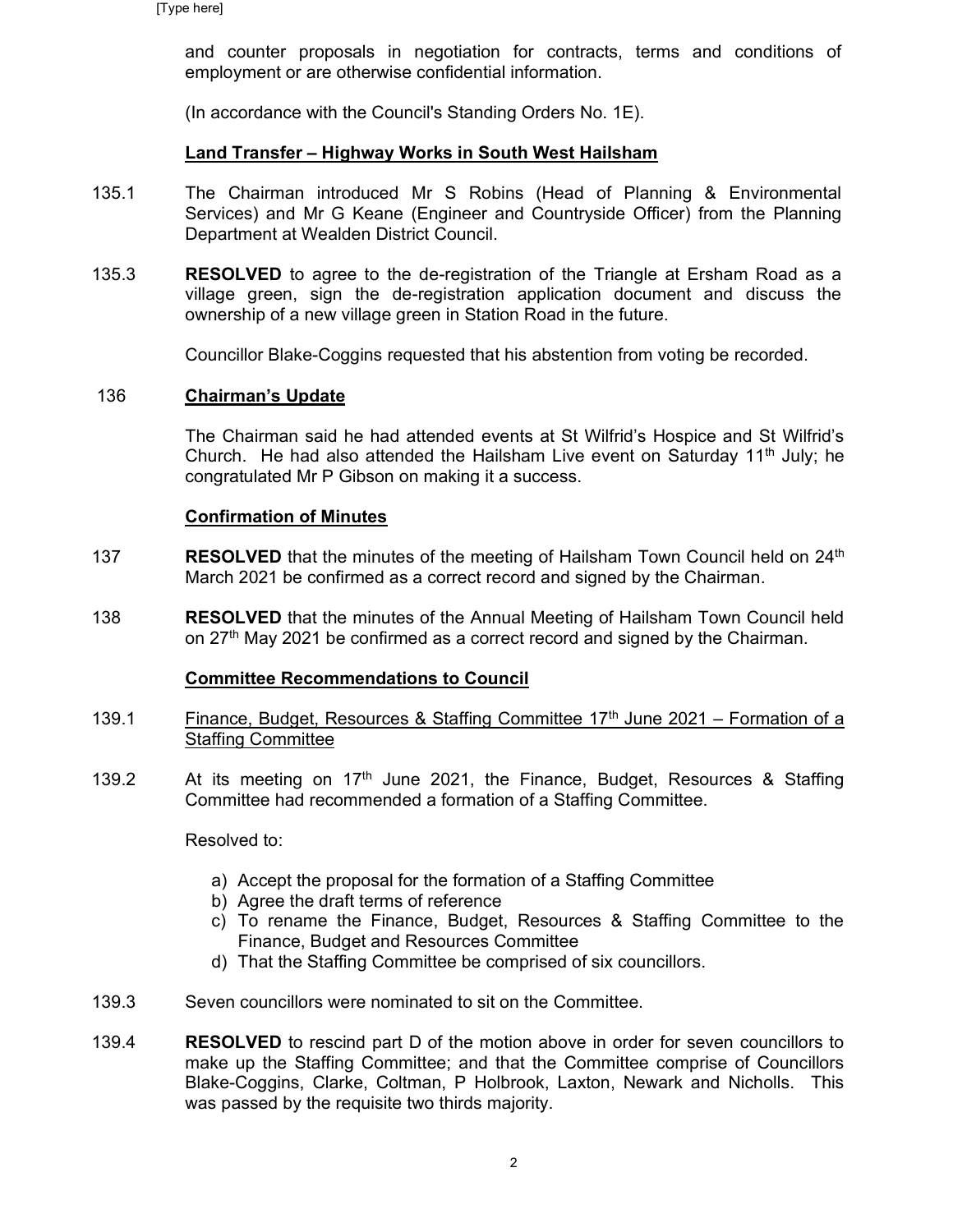# Motion 178 – Code of Conduct Training

140.1 The following motion was submitted by Councillor Grocock and seconded by Councillor Bryant:

> That the council purchase Code of Conduct Training for members of the council whether on-line or in person in the hope that all members attend to enhance their understanding of their role in public life.

As Councillor Grocock was not present, Councillor Bryant moved the motion, and it was seconded by Councillor Balsdon.

Debate ensued.

140.2 RESOLVED that the council purchase Code of Conduct Training for members of the council whether on-line or in person in the hope that all members attend to enhance their understanding of their role in public life.

The motion was carried by 5 votes to 4.

# 141 Save The DGH Campaign

RESOLVED to join the Save the DGH Campaign and that Councillor Blake-Coggins is Hailsham Town Council's representative.

# 142 Proposed Developments in South Hailsham & Proposed Street Lighting Provision

RESOLVED to ask officers from East Sussex County Council to attend the next Council meeting in September,

#### 143 Confidential Business

RESOLVED that the press and public are temporarily excluded during the discussion on agenda items 13, 14, 15 and 16 as they concern the terms of tenders and proposals and counter proposals in negotiation for contracts, terms and conditions of employment or are otherwise confidential information.

(In accordance with the Council's Standing Orders No. 1E).

#### Recommendations from Committees

144.1 Finance, Budget, Resources & Staffing Committee  $17<sup>th</sup>$  June 2021 – Formation of a Staffing Committee (Independent Facilitator)

> The Finance, Budget, Resources & Staffing Committee at its meeting on 17<sup>th</sup> June 2021 recommended to commission an independent facilitator to arrange staff and councillor liaison sessions.

144.2 RESOLVED to use £4,000 from Reserves to employ an independent facilitator.

### Motion 179 Hailsham East Community Centre

145.1 The following motion was received by the Town Clerk. It was proposed by Councillor Blake-Coggins and seconded by Councillor P Holbrook.